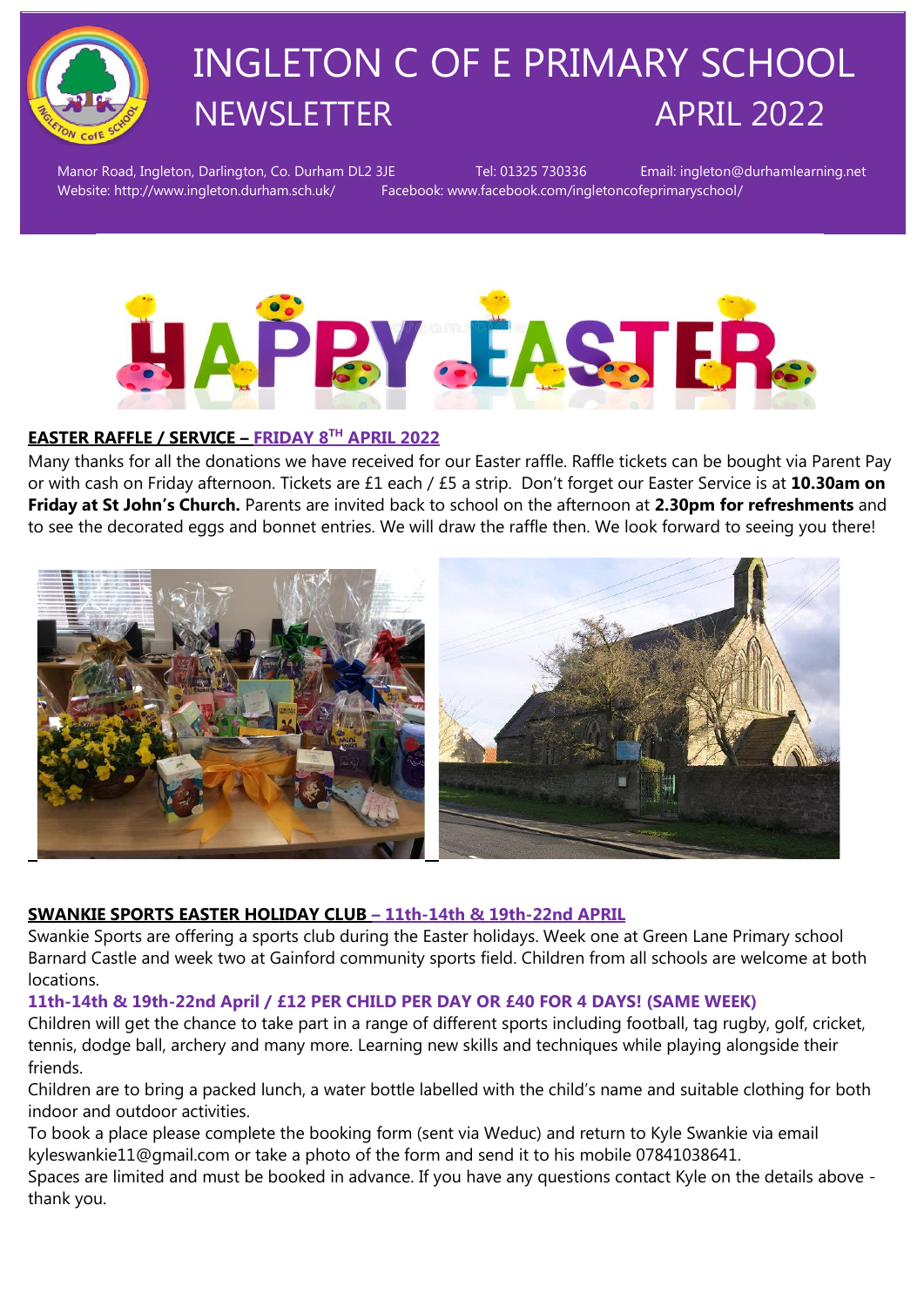#### **CRICKET AFTER SCHOOL CLUB – MONDAYS 3.30pm-4.30pm**

We will have coaches in from Raby Castle Cricket Club to undertake a Cricket After School Club on a Monday night next half term. This will start on **Monday 25th April**. If you would be interested in a place for your child (Reception – Year 6), please let Miss Simpson know as soon as possible as they would like an idea of numbers. This has been added to Parent Pay as an individual payment item of £12.00 (which is for the full half term) and must be paid if you take a place, regardless if your child attends all sessions.

#### **BREAKFAST AND AFTER SCHOOL CLUB - PRIOR NOTICE OF NEW PRICING**

We are regrettably having to increase the price of Breakfast and After School Club provision due to the ever increasing running costs. The cost was subsidised over the last few years out of our Sport Premium Funding but low attendance at the Sports Clubs meant we could not sustain this. The cost rise will come into effect from **w/c 25th April 2022 a**nd will be as follows:

- Breakfast Club £3.00 (includes Breakfast)
- 1st hour After School Club up to 4.30pm £3.00 (includes snack)
- 2nd hour After School Club 4.30 5.30pm £3.50 (includes light tea)

Next half term's booking forms will be sent out later this week and will show the new prices.

#### **UNIFORM REMINDER**



- **Purple sweatshirt or cardigan**
- **Gold polo shirt**
- **Black or grey skirt or pinafore**
- **Black or grey trousers**
- **Purple and white or yellow and white gingham dress**
- **Plimsolls**

**Just a reminder that leggings / joggers are NOT part of our School uniform. Nail varnish is also not permitted**.

#### **PE Kits**

- **Purple or gold round neck t-shirt**
- **Purple shorts or plain black joggers**
- **Purple PE hoody or school sweatshirt**
- **Trainers**



We have lots of pre-loved uniform that has been donated. If you would like any, please just ask! We're happy to help  $\odot$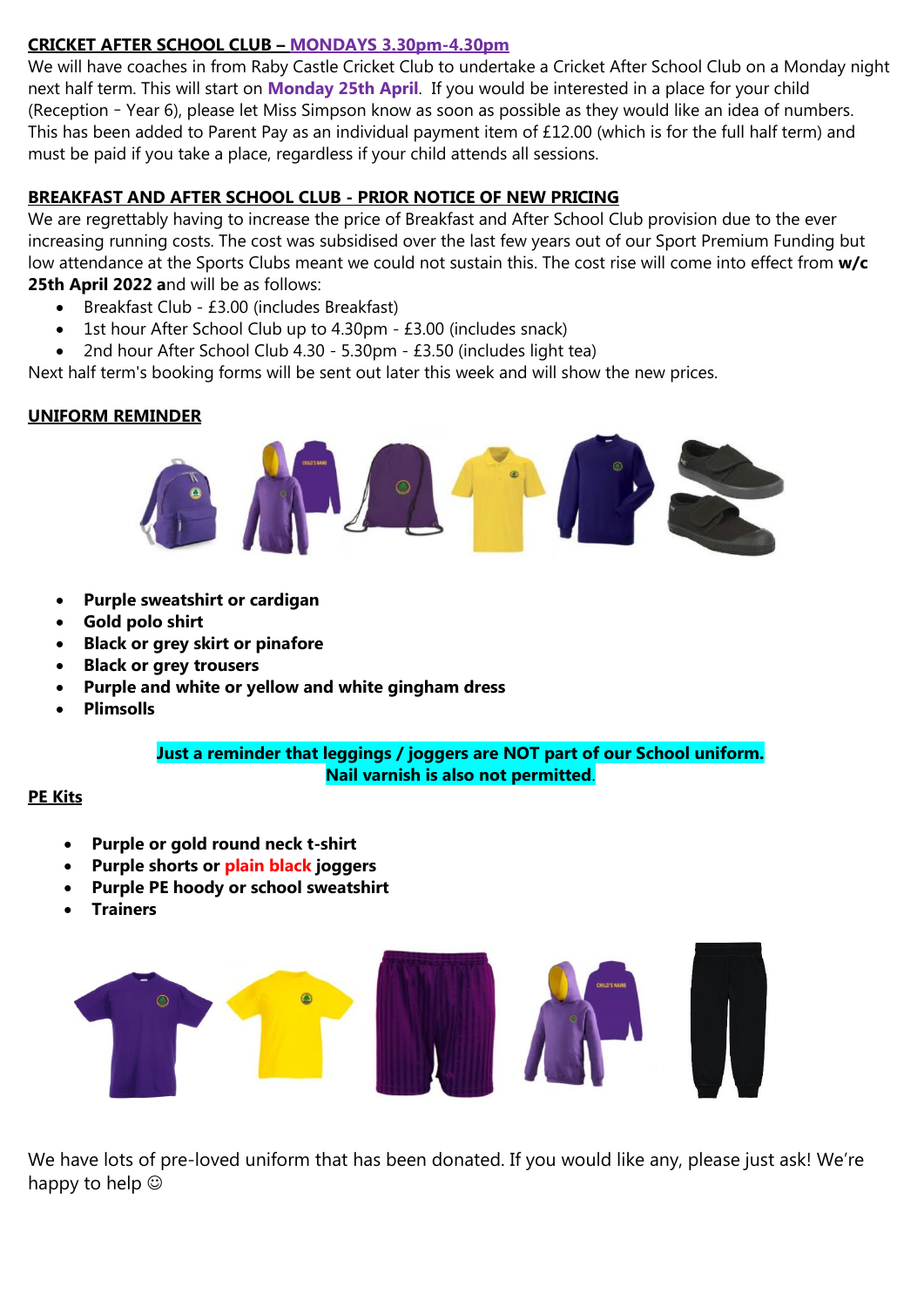#### **STARS OF THE WEEK**

- **Willow Class (Rec/ Y1 & Y2)** Georgie / Ewan / Mason / Willow Class & Joss
- **Chestnut Class (Y3&Y4)** Grace A / Eleanor / Georgia & Jessie
- **★ Oak Class (Y5&Y6)** -Iris / Emily / Chloe / Elliot & Imogen



Well done everyone! Keep up the good work!  $\odot$ 

#### **KEY DATES FOR YOUR DIARY**

| <b>Date</b>                                  | <b>Event</b>                         |
|----------------------------------------------|--------------------------------------|
| Friday 8 <sup>th</sup> April                 | <b>Break up for Easter</b>           |
| Monday 25 <sup>th</sup> April                | <b>Summer Term 1 Starts</b>          |
| <b>Monday 2nd May</b>                        | <b>Bank Holiday</b>                  |
| Monday 9 May 2022 - Thursday $12th$ May 2022 | Year 6 SATs                          |
| <b>May 2022</b>                              | Year 2 SATs                          |
| Schools to administer tests during May 2022. |                                      |
| Monday 6 June 2022- Friday 24th June (3 week | <b>Year 4 Multiplication Check</b>   |
| window for schools to administer Y4 Check).  |                                      |
| <b>Week commencing Monday 6 June 2022</b>    | <b>Year 1 Phonic Screening Check</b> |

#### **TERM DATES 2021-2022**

| <b>Holiday</b>               | <b>Closing date</b>   | Date re-opens                            |
|------------------------------|-----------------------|------------------------------------------|
| Easter 2022                  | Friday 8 April 2022   | Monday 25 April 2022                     |
| <b>May Day 2022</b>          | Friday 29 April 2022  | Tuesday 3 May 2022                       |
| <b>Summer half-term 2022</b> | Friday 27 May 2022    | Wednesday 8th June 2022                  |
| Summer 2022                  | Thursday 21 July 2022 | Wednesday 7 <sup>th</sup> September 2022 |

Many thanks for your continued support and we hope you all have a wonderful Easter break.

Mrs. K. Whitaker & The Ingleton Team x

MATTHEW

 $5:16$ 

# LET YOUR LIGHT SHINE

"Let your light shine before others, that they may see your good deeds and glorify your **Father in heaven."**